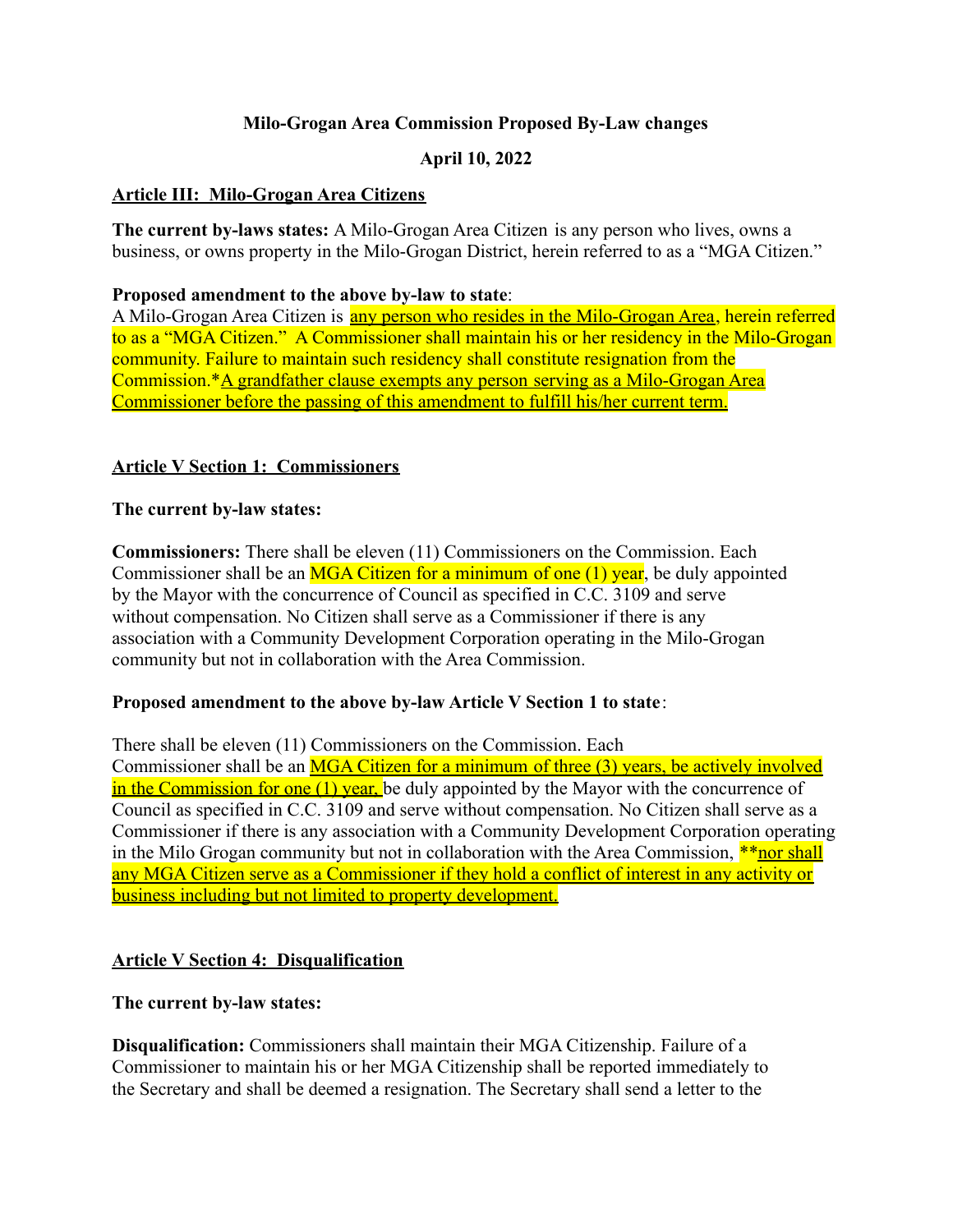Mayor, the Secretary shall notify the City Clerk and the Department of Development of the removal of the Commissioner.

## **Proposed amendment to the above by-law Article V Section 4 to state:**

**Disqualification:** Commissioners shall adhere to requirements set forth in Article V Section 1 for Commissioners. Failure to do so shall constitute resignation from the Commission. The Secretary shall send a letter to the Mayor, the Secretary shall notify the City Clerk and the Department of Development of the removal of the Commissioner.

# **Article VI Officers Section 4: Treasurer**

## **The current by-law states:**

**The Treasurer** shall receive all monies and approve all payments with approval of the Commission in accordance with the annual budget; maintain an accounting of all city funds expended; prepare a quarterly financial report, which is to be distributed to all Commissioners; prepare and present an annual budget for the Commission; and in the absence of the Chairperson, the Vice-Chairperson and the Secretary, call the meeting order and preside or at his/her discretion nominate a Chairperson Pro Tempore.

## **Proposed amendment to the above by-law Article VI Section to state**:

**The Treasurer** shall receive all monies and approve all payments with approval of the Commission in accordance with the annual budget; maintain an accounting of all city funds expended; prepare a quarterly financial report, which is to be distributed to all Commissioners; prepare and present an annual budget for the Commission; and in the absence of the Chairperson, the Vice-Chairperson and the Secretary, call the meeting order and preside or at his/her discretion nominate a Chairperson Pro Tempore.

The Treasurer must attend annual fiscal training provided by the Department of Neighborhoods to hold and maintain this position. Failure to attend such training shall constitute resignation as Treasurer.

# **Article VII Section 1: Meetings**

## **The current by-law states:**

1. Regular Meetings of the Commission shall be held at  $7:00 \text{ p.m.}$ , on the second  $(2_{nd})$ Tuesday of each month. Each meeting shall be held in the Commission Area in an appropriate, large room convenient for Commissioners and the public and chosen by the Commission as its regular meeting place. Changes in meeting location and/or time may be directed by majority vote of the Commission and specified at least fifteen (15) days prior to the meeting. Notice of the meeting with an agenda shall be published in the City Bulletin prior to changing the meeting time or location. Written minutes must be prepared for each meeting. Minutes of the prior Regular Meeting must be distributed **before**